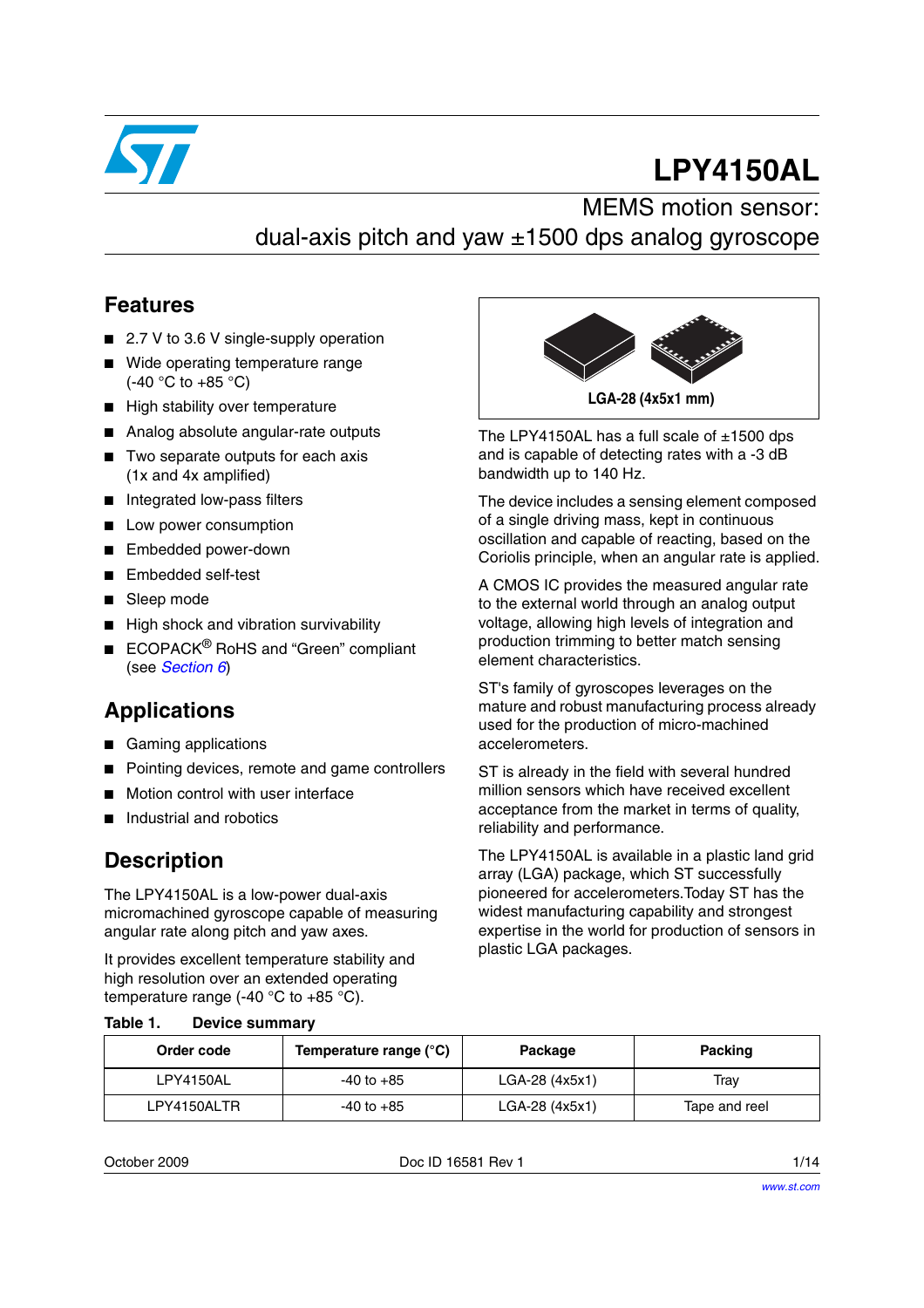## **Contents**

| 1                       |     |                                             |
|-------------------------|-----|---------------------------------------------|
|                         | 1.1 |                                             |
| $\overline{2}$          |     | Mechanical and electrical specifications  5 |
|                         | 2.1 |                                             |
|                         | 2.2 |                                             |
| 3                       |     |                                             |
| $\overline{\mathbf{4}}$ |     |                                             |
|                         | 4.1 |                                             |
|                         | 4.2 |                                             |
|                         | 4.3 |                                             |
|                         | 4.4 |                                             |
|                         | 4.5 |                                             |
| 5                       |     |                                             |
|                         | 5.1 |                                             |
|                         | 5.2 |                                             |
| 6                       |     |                                             |
| $\overline{7}$          |     |                                             |

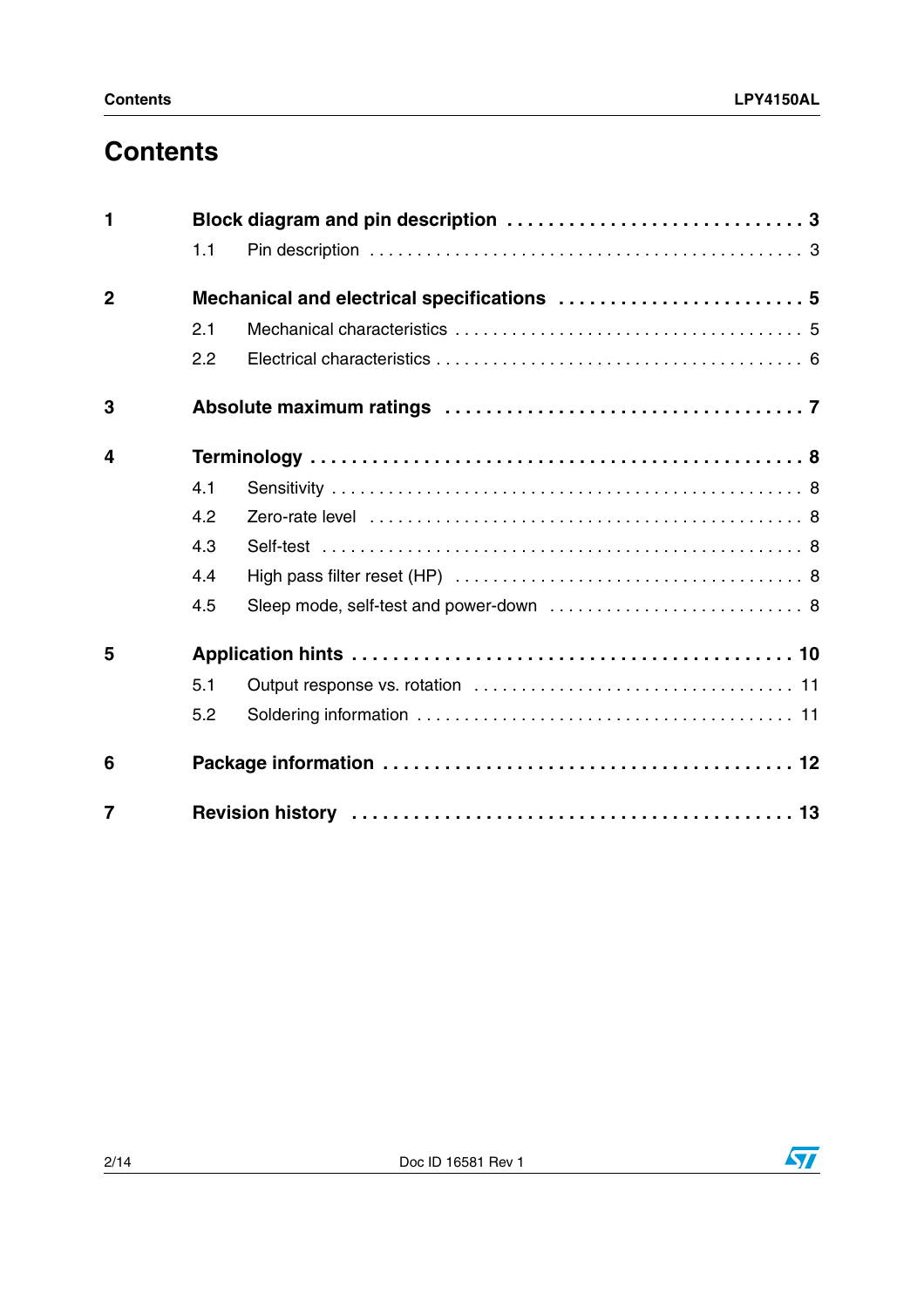### <span id="page-2-0"></span>**1 Block diagram and pin description**



#### **Figure 1. Block diagram**

#### <span id="page-2-1"></span>**1.1 Pin description**



ST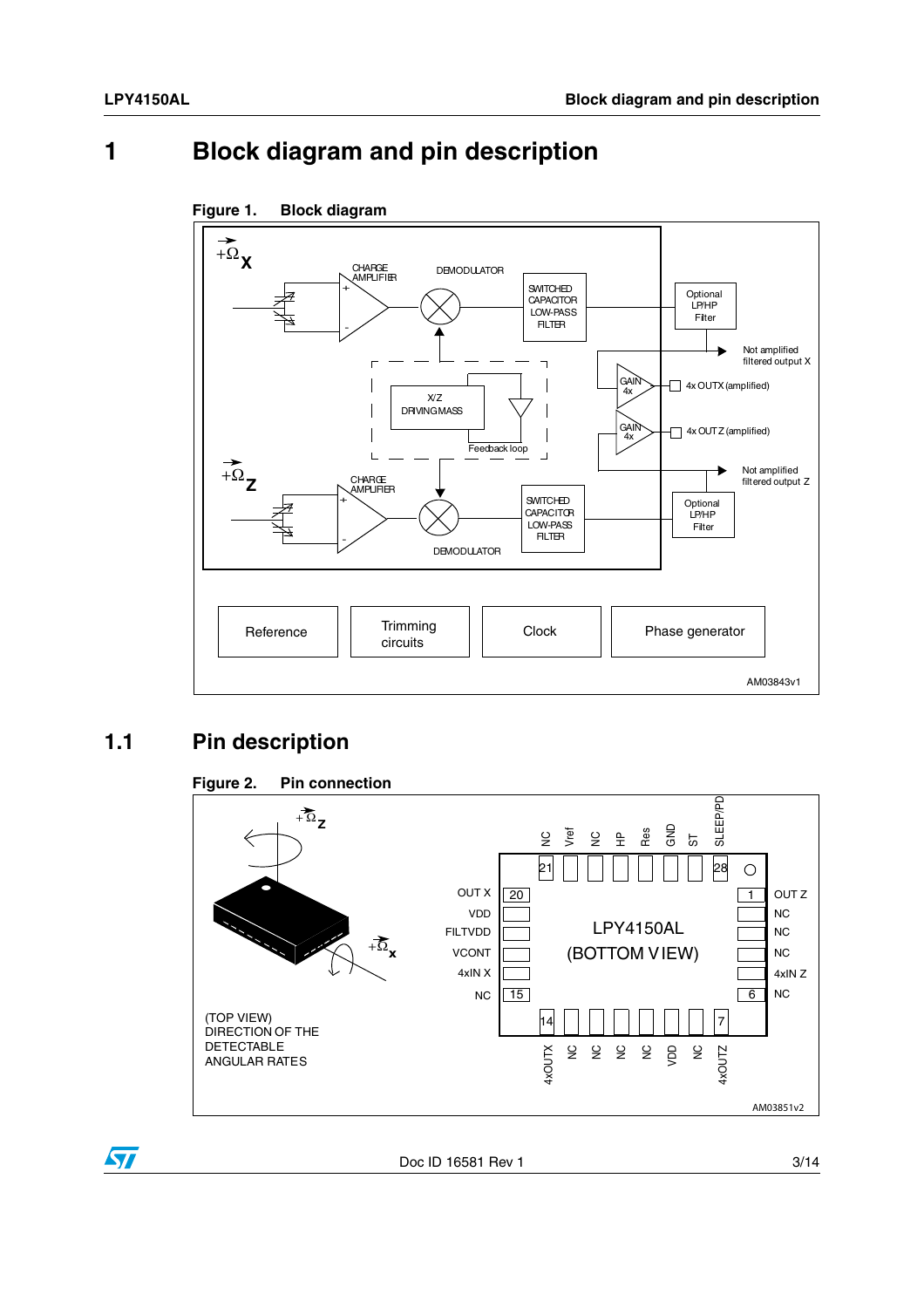| Pin # | Pin name       | <b>Analog function</b>                                                                                 |  |
|-------|----------------|--------------------------------------------------------------------------------------------------------|--|
| 1     | OUT Z          | Z rate signal output voltage (not amplified)                                                           |  |
| 2     | <b>NC</b>      | Internally not connected                                                                               |  |
| 3     | ΝC             | Internally not connected                                                                               |  |
| 4     | <b>NC</b>      | Internally not connected                                                                               |  |
| 5     | 4xIN Z         | Input of 4x amplifier                                                                                  |  |
| 6     | <b>NC</b>      | Internally not connected                                                                               |  |
| 7     | 4xOUTZ         | Z rate signal output voltage (amplified)                                                               |  |
| 8     | ΝC             | Internally not connected                                                                               |  |
| 9     | Vdd            | Power supply                                                                                           |  |
| 10    | NC             | Internally not connected                                                                               |  |
| 11    | <b>NC</b>      | Internally not connected                                                                               |  |
| 12    | NС             | Internally not connected                                                                               |  |
| 13    | ΝC             | Internally not connected                                                                               |  |
| 14    | 4xOUTX         | X rate signal output voltage (amplified)                                                               |  |
| 15    | <b>NC</b>      | Internally not connected                                                                               |  |
| 16    | 4xIN X         | Input of 4x amplifier                                                                                  |  |
| 17    | <b>VCONT</b>   | PLL filter connection pin #17                                                                          |  |
| 18    | <b>FILTVDD</b> | PLL filter connection pin #18                                                                          |  |
| 19    | Vdd            | Reserved, connect to Vdd                                                                               |  |
| 20    | <b>OUTX</b>    | X rate signal output voltage (not amplified)                                                           |  |
| 21    | <b>NC</b>      | Internally not connected                                                                               |  |
| 22    | Vref           | Reference voltage                                                                                      |  |
| 23    | <b>NC</b>      | Internally not connected                                                                               |  |
| 24    | ΗP             | High-pass filter reset (logic 0: normal operation mode;<br>logic1: external high-pass filter is reset) |  |
| 25    | Res            | Reserved. Leave unonnected or connect to Vdd                                                           |  |
| 26    | <b>GND</b>     | 0V supply voltage                                                                                      |  |
| 27    | SТ             | Self-test (see Table 6)                                                                                |  |
| 28    | SLEEP/PD       | Sleep mode / power-down mode (see Table 6)                                                             |  |

**Table 2. Pin description**



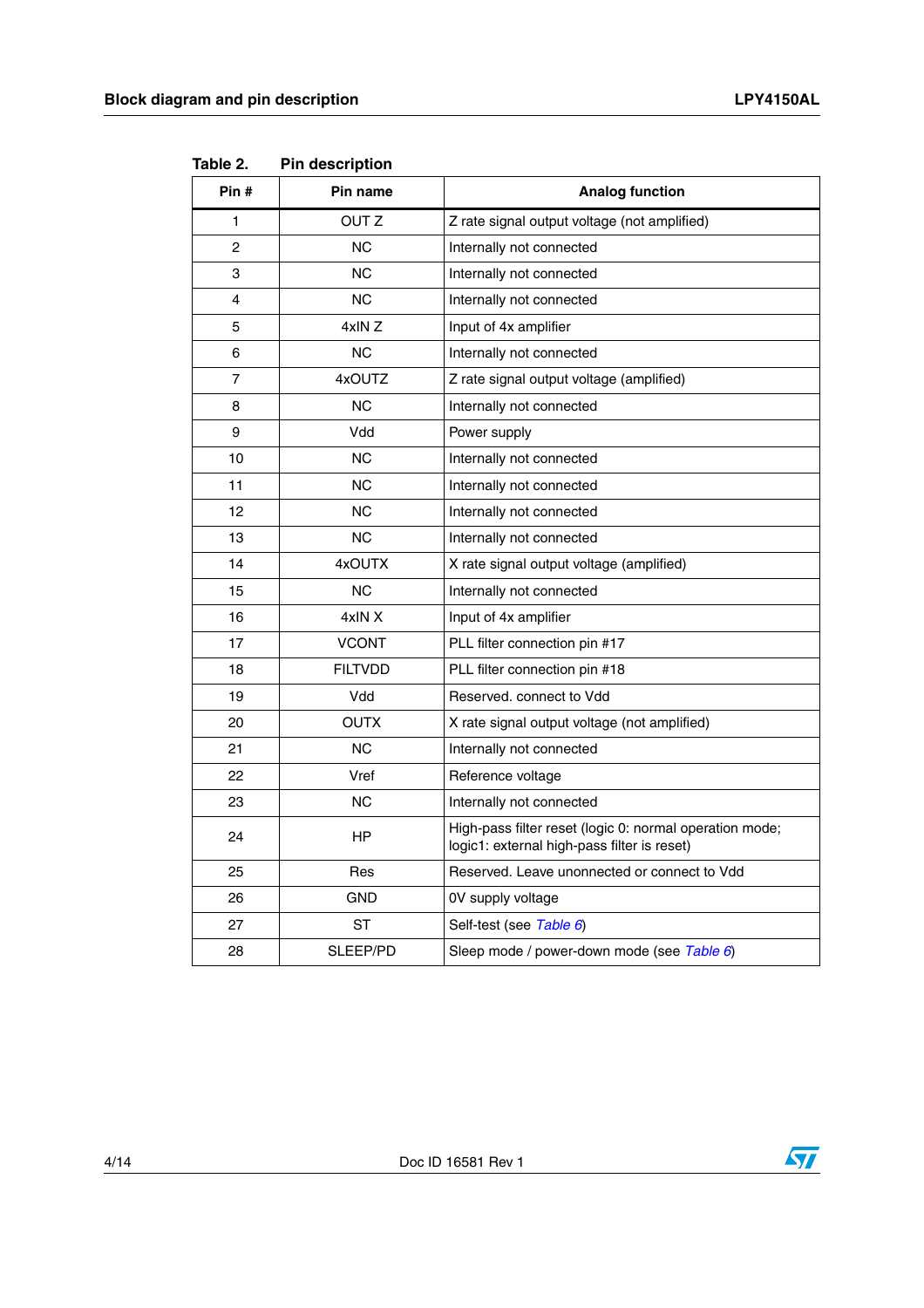### <span id="page-4-0"></span>**2 Mechanical and electrical specifications**

#### <span id="page-4-1"></span>**2.1 Mechanical characteristics**

Vdd = 3 V, T = 25 °C unless otherwise noted<sup>(a)</sup>

| Symbol       | <b>Parameter</b>                          | <b>Test condition</b>  | Min.  | Typ. <sup>(1)</sup> | Max.  | <b>Unit</b>          |
|--------------|-------------------------------------------|------------------------|-------|---------------------|-------|----------------------|
| <b>FSA</b>   | Measurement range                         | 4x OUT (amplified)     |       | ±1500               |       | dps                  |
| FS.          |                                           | OUT (not amplified)    |       | ±6000               |       | dps                  |
| SoA          | Sensitivity <sup>(2)</sup>                | 4x OUT (amplified)     |       | 0.67                |       | mV/dps               |
| So           |                                           | OUT (not amplified)    |       | 0.167               |       | mV/dps               |
| SoDr         | Sensitivity change vs.<br>temperature     | Delta from 25°C        |       | 0.07                |       | %/°C                 |
| Voff         | Zero-rate level <sup>(3)</sup>            |                        |       | 1.5                 |       | $\mathsf{V}$         |
| Vref         | Reference voltage                         |                        |       | 1.5                 |       | $\vee$               |
| <b>OffDr</b> | Zero-rate level change<br>vs. temperature | Delta from 25°C        |       | 0.25                |       | $dps$ <sup>o</sup> C |
| <b>NL</b>    | Non linearity                             | Best fit straight line |       | ±1                  |       | %FS                  |
| <b>BW</b>    | Bandwidth <sup>(3)</sup>                  |                        |       | 140                 |       | Hz                   |
| Vst          | Self-test output<br>change                |                        |       | $250^{(4)}$         |       | mV                   |
| <b>Rn</b>    | Rate noise density                        |                        |       | 0.075               |       | $\frac{dp}{dx}$      |
| Top          | Operating<br>temperature range            |                        | $-40$ |                     | $+85$ | $^{\circ}C$          |

<span id="page-4-2"></span>

| <b>Mechanical characteristics</b><br>Table 3. |
|-----------------------------------------------|
|-----------------------------------------------|

1. Typical specifications are not guaranteed.

2. Sensitivity and zero-rate level are not ratiometric to supply voltage.

3. The product is capable of measuring angular rates extending from DC to the selected BW.

4. Self test typical absolute value.

a. The product is factory calibrated at 3 V. The operational power supply range is specified in *[Table 4](#page-5-1)*.

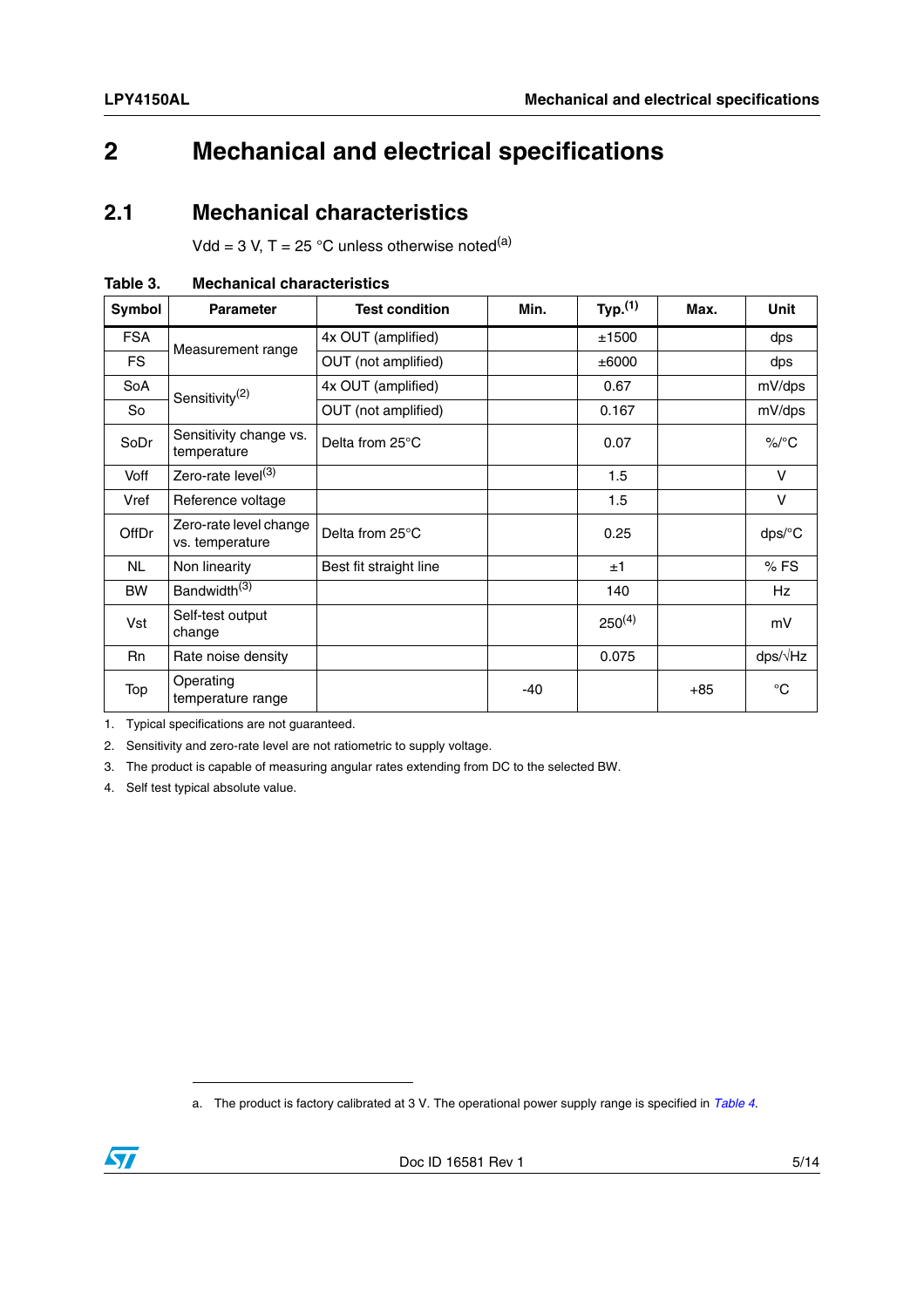### <span id="page-5-0"></span>**2.2 Electrical characteristics**

Vdd =3 V, T=25  $^{\circ}$ C unless otherwise noted<sup>(b)</sup>

| Symbol        | <b>Parameter</b>                      | <b>Test condition</b>                | Min.        | Typ. $(1)$ | Max.        | <b>Unit</b> |
|---------------|---------------------------------------|--------------------------------------|-------------|------------|-------------|-------------|
| Vdd           | Supply voltage                        |                                      | 2.7         | 3          | 3.6         | v           |
| Idd           | Supply current                        | SLEEP/PD pin connected<br>to GND     |             | 6.8        |             | mA          |
| <b>IddSI</b>  | Supply current sleep<br>mode          | SLEEP/PD, ST pin<br>connected to Vdd |             | 2.1        |             | mA          |
| <b>IddPdn</b> | Supply current in power-<br>down mode | SLEEP/PD pin connected<br>to Vdd     |             |            | 5           | μA          |
| <b>VST</b>    | Self-test input                       | Logic 0 level                        | 0           |            | $0.2^*V$ dd | v           |
|               |                                       | Logic 1 level                        | $0.8^*V$ dd |            | Vdd         |             |
| <b>VPD</b>    | Power-down input                      | Logic 0 level                        | 0           |            | $0.2^*V$ dd | v           |
|               |                                       | Logic 1 level                        | $0.8^*V$ dd |            | Vdd         |             |
| Top           | Operating temperature<br>range        |                                      | -40         |            | $+85$       | °C          |

<span id="page-5-1"></span>**Table 4. Electrical characteristics**

1. Typical specifications are not guaranteed.

b. The product is factory calibrated at 3 V

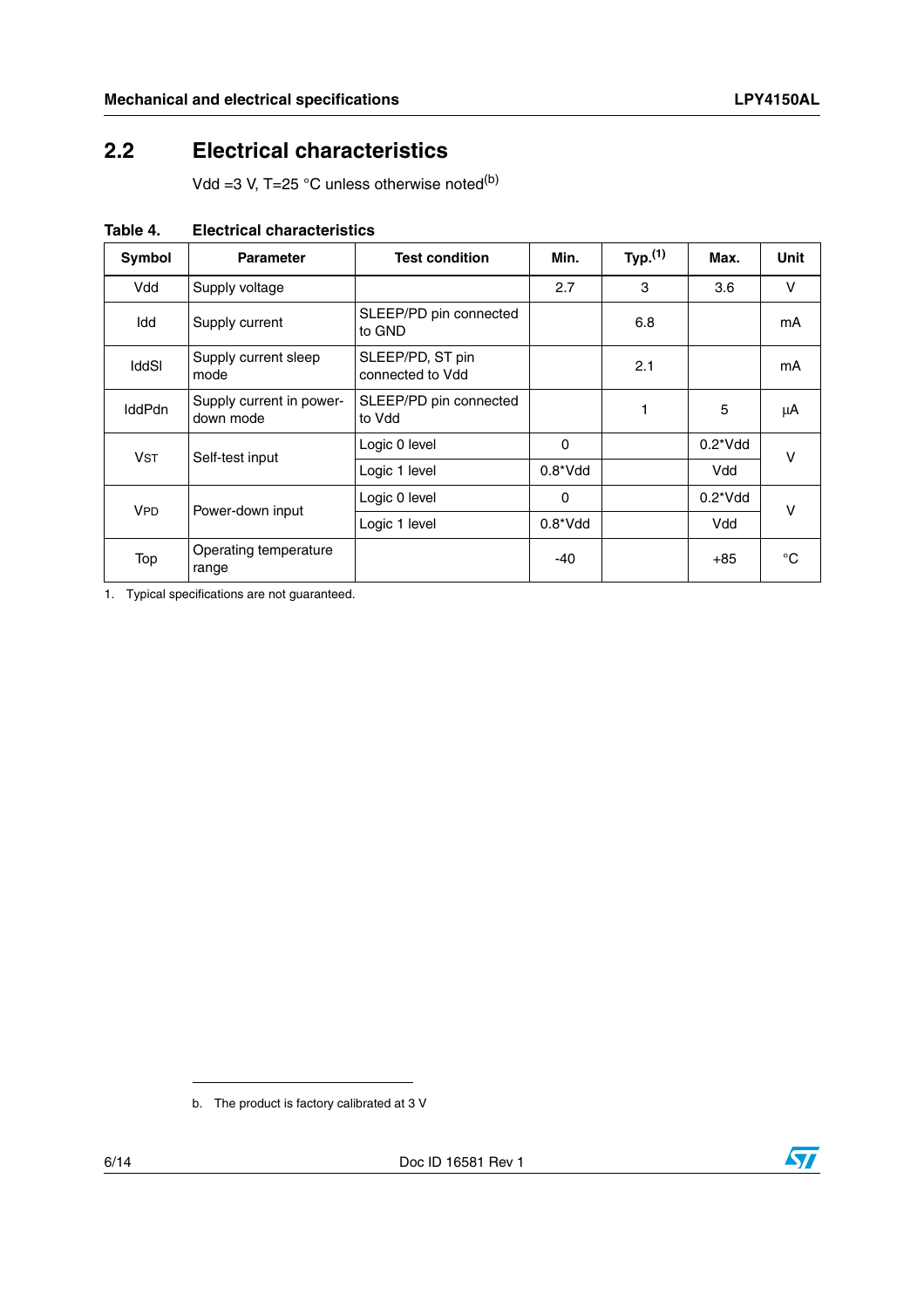### <span id="page-6-0"></span>**3 Absolute maximum ratings**

Stresses above those listed as "Absolute maximum ratings" may cause permanent damage to the device. This is a stress rating only and functional operation of the device under these conditions is not implied. Exposure to maximum rating conditions for extended periods may affect device reliability.

| Symbol                      | <b>Ratings</b>                                  | <b>Maximum value</b> | Unit |
|-----------------------------|-------------------------------------------------|----------------------|------|
| Vdd                         | Supply voltage                                  | $-0.3$ to 6          | ν    |
| Vin                         | Input voltage on any control pin (SLEEP/PD, ST) | $-0.3$ to Vdd $+0.3$ | v    |
| $\mathsf{T}_{\textsf{STG}}$ | Storage temperature range                       | $-40$ to $+125$      | °C   |
| Α                           | Acceleration                                    | 3000 for 0.5 ms      | g    |
|                             |                                                 | 10000 for 0.1 ms     | g    |
| <b>ESD</b>                  | Electrostatic discharge protection              | 2 (HBM)              | kV   |

**Table 5. Absolute maximum ratings**



This is a mechanical shock sensitive device, improper handling can cause permanent damage to the part



This is an ESD sensitive device, improper handling can cause permanent damage to the part

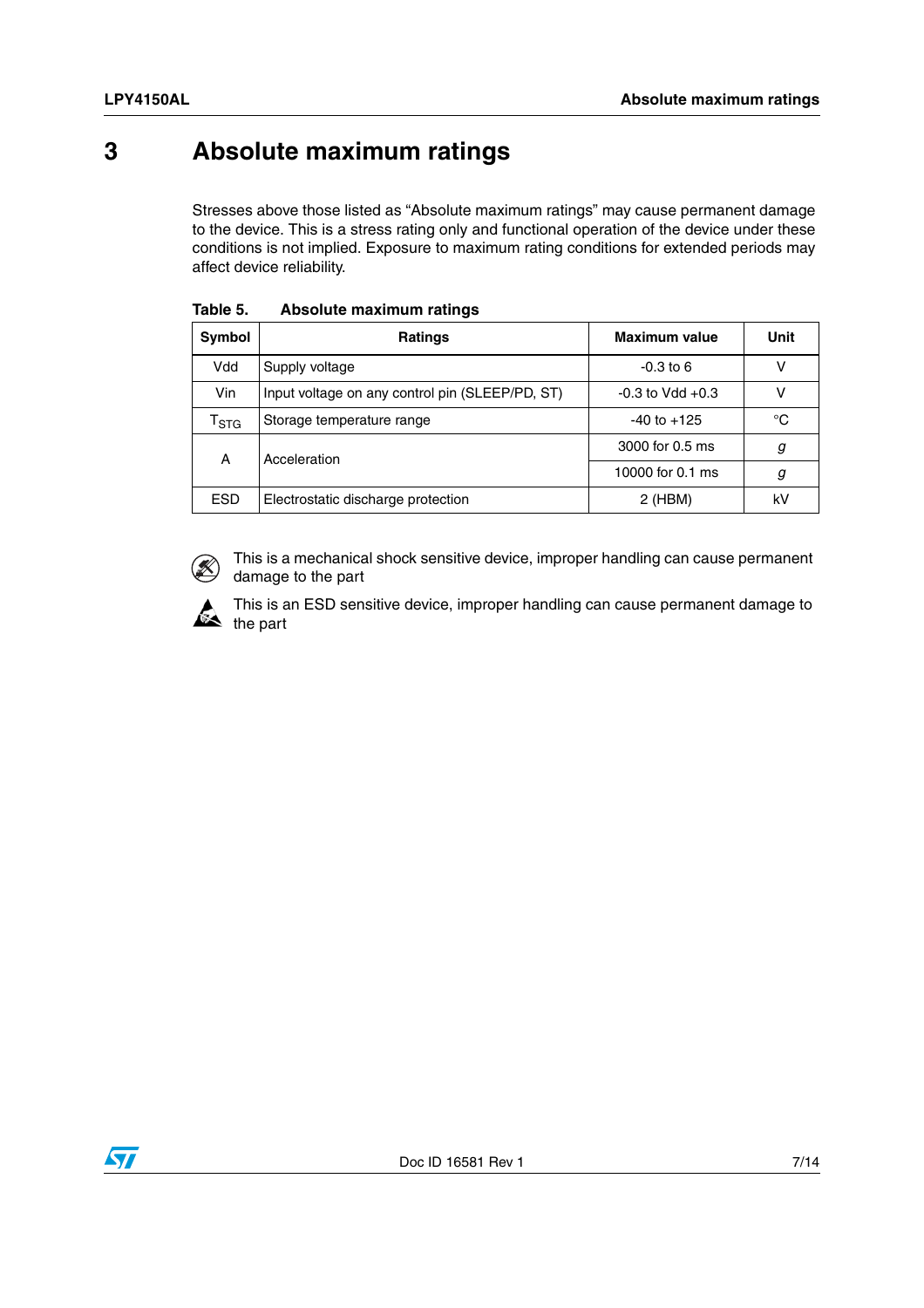### <span id="page-7-0"></span>**4 Terminology**

#### <span id="page-7-1"></span>**4.1 Sensitivity**

An angular rate gyroscope is a device that produces a positive-going output voltage for counterclockwise rotation around the sensitive axis considered. Sensitivity describes the gain of the sensor and can be determined by applying a defined angular velocity to it. This value changes very little over temperature and time.

#### <span id="page-7-2"></span>**4.2 Zero-rate level**

Zero-rate level describes the actual output signal if there is no angular rate present. The zero-rate level of precise MEMS sensors is, to some extent, a result of stress to the sensor and therefore zero-rate level can slightly change after mounting the sensor onto a printed circuit board or after exposing it to extensive mechanical stress. This value changes very little over temperature and time.

#### <span id="page-7-3"></span>**4.3 Self-test**

Self-test allows testing of the mechanical and electrical part of the sensor, allowing the seismic mass to be moved by means of an electrostatic test-force. The self-test function is off when the ST pin is connected to GND. When the ST pin is tied to Vdd, an actuation force is applied to the sensor, emulating a definite Coriolis force. In this case the sensor output exhibits a voltage change in its DC level which is also dependent on the supply voltage. When ST is active, the device output level is given by the algebraic sum of the signals produced by the velocity acting on the sensor and by the electrostatic test-force. If the output signals change within the amplitude specified in *[Table 3](#page-4-2)*, then the mechanical element is working properly and the parameters of the interface chip are within the defined specifications.

#### <span id="page-7-4"></span>**4.4 High pass filter reset (HP)**

The LPY4150AL provides the possibility to reset the optional external high-pass filter by applying a high logic value to the HP pad. This procedure ensures faster response, especially during overload conditions. Moreover, this operation is recommended each time the device is powered.

#### <span id="page-7-5"></span>**4.5 Sleep mode, self-test and power-down**

The LPY4150AL enables advanced power-saving features thanks to the availability of three different operating modes. When the device is set in a Sleep mode configuration, the reading chain is completely turned off, resulting in low power consumption. In this condition the device turn-on time is significantly reduced, allowing simple external power cycling.

In accordance with the table below, the user can select the desired operating mode using two dedicated pins (ST and SLEEP/PD).

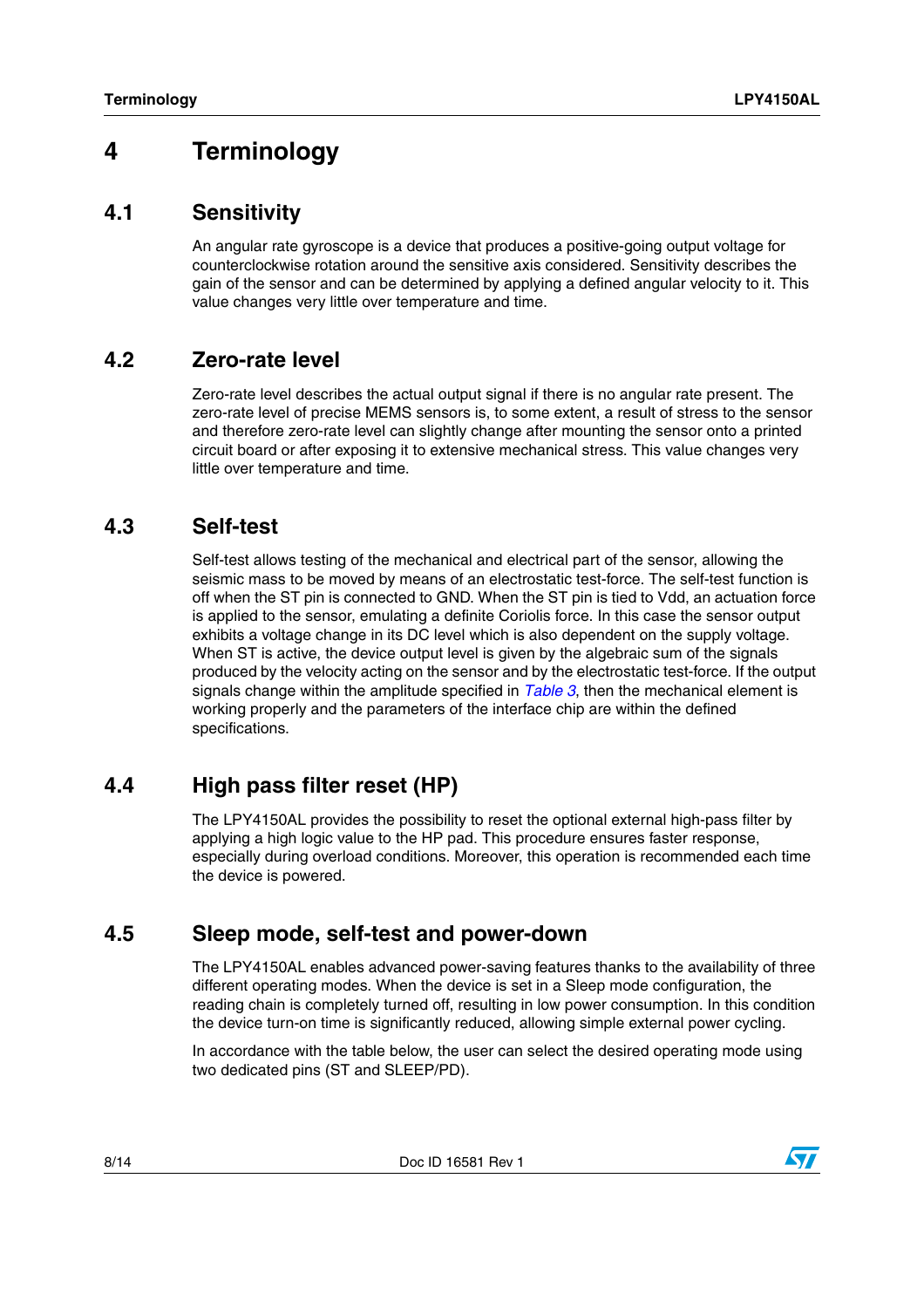|                       | $\sim$ |              |
|-----------------------|--------|--------------|
| <b>Operating mode</b> | ST pin | SLEEP/PD pin |
| Normal mode           |        |              |
| Power-down            |        |              |
| Self-test             |        |              |
| Sleep mode            |        |              |

<span id="page-8-0"></span>**Table 6. Sleep mode and Power-down mode configuration**

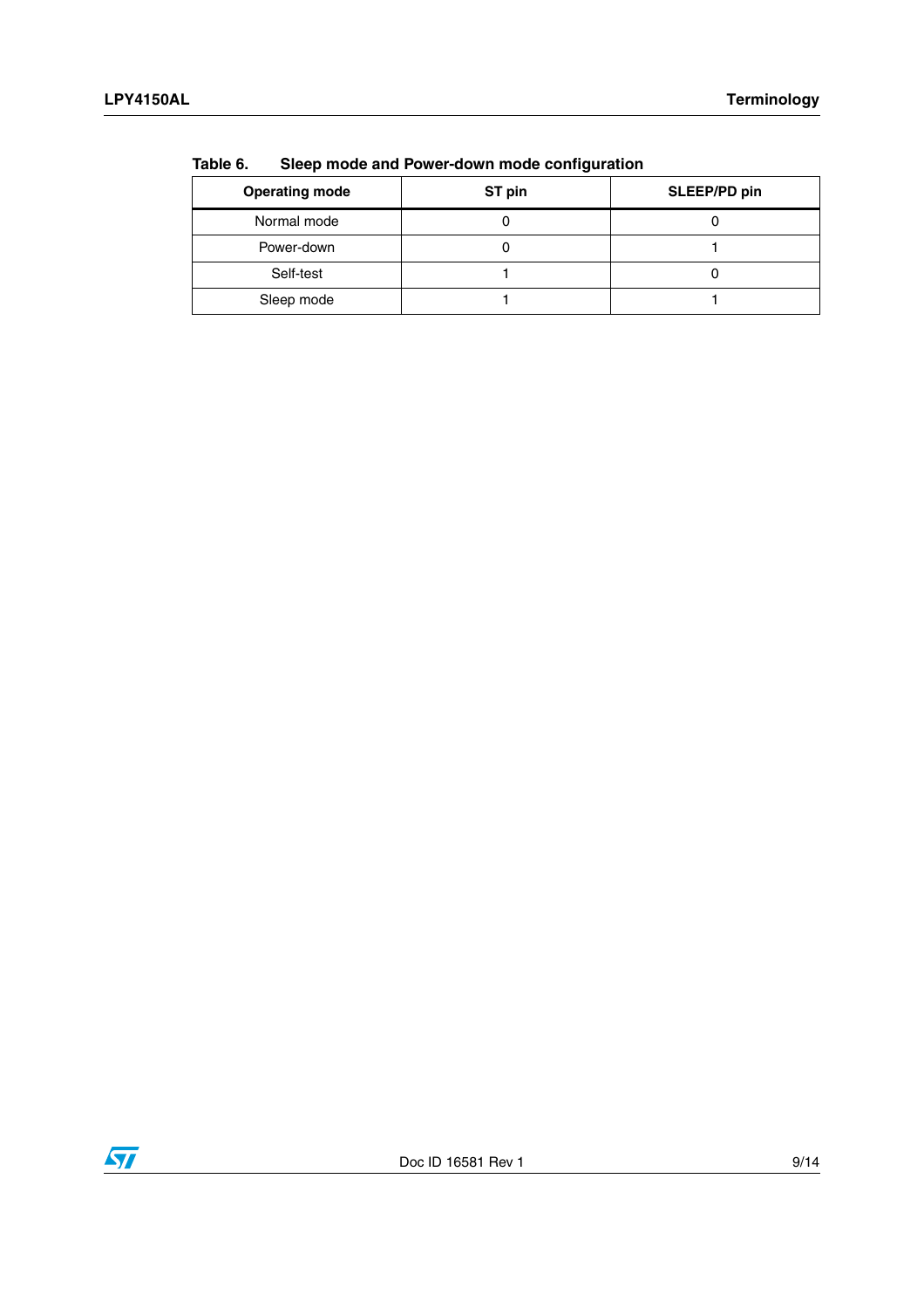### <span id="page-9-0"></span>**5 Application hints**



<span id="page-9-1"></span>**Figure 3. LPY4150AL electrical connections and external components values**

Power supply decoupling capacitors (100 nF ceramic or polyester + 10 µF aluminum) should be placed as near as possible to the device (common design practice).

The LPY4150AL allows band limiting of the output rate response through the use of an external low-pass filter (recommended) in addition to the embedded low-pass filter (f $_{\rm t}$  = 140 Hz).

The 4xOUTX and 4xOUTZ are, respectively, OUTX and OUTZ amplified output lines, internally buffered to ensure low output impedance.

If external low-pass filtering is not applied, it is mandatory to short-circuit pin 1 to pin 5 and pin 16 to pin 20, respectively, when amplified outputs are used.

When only a non-amplified output is used (OUTX/OUTZ), it is recommended to set pin 5 and 16 to a fixed reference voltage (Vref).

The LPY4150AL IC includes a PLL (phase-locked loop) circuit to synchronize driving and sensing interfaces. Capacitors and resistors must be added at the **FILTVDD** and **VCONT** pins (as shown in *[Figure 3](#page-9-1)*) to implement a low-pass filter.

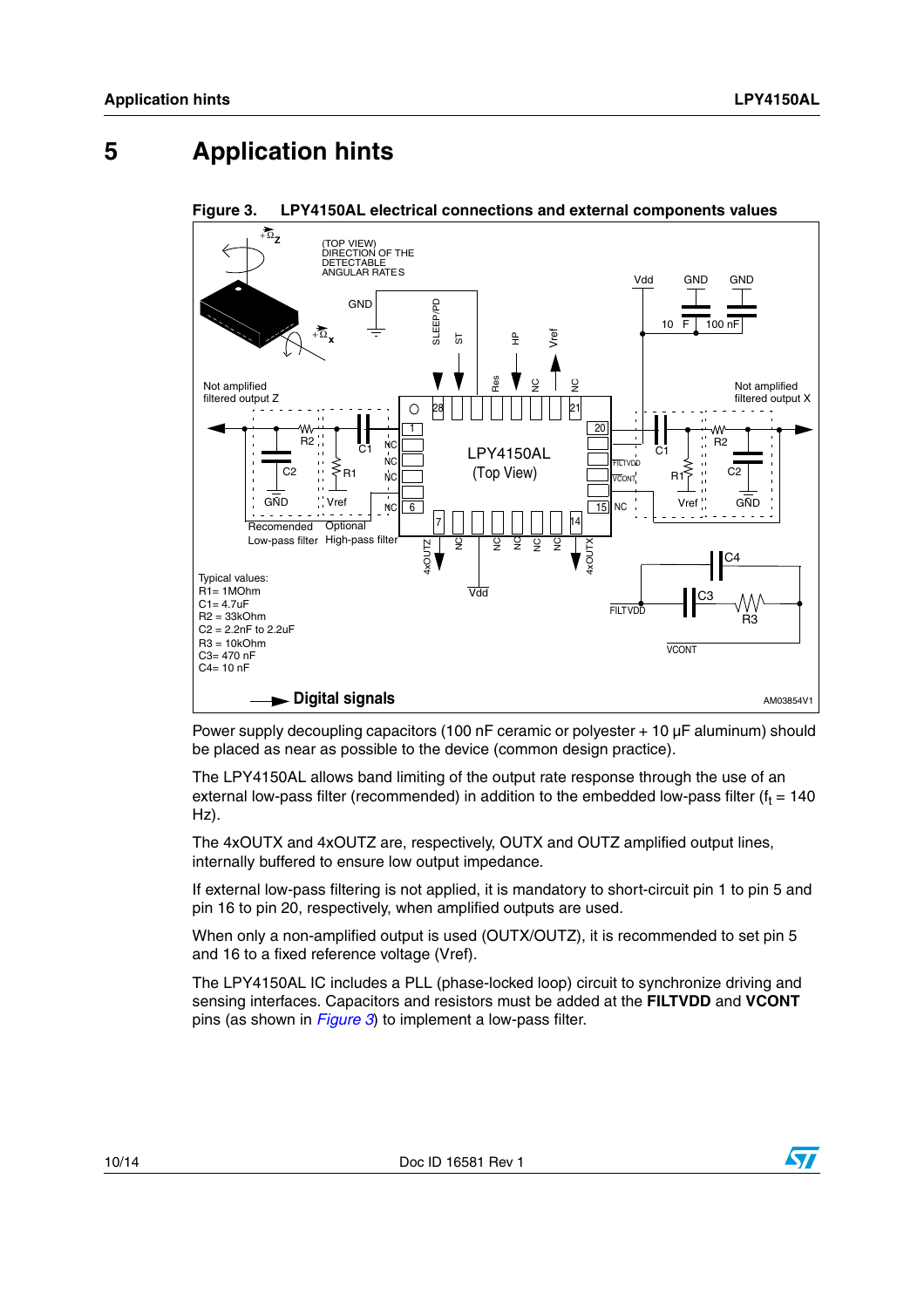#### <span id="page-10-0"></span>**5.1 Output response vs. rotation**

**Figure 4. Output response vs. rotation**



### <span id="page-10-1"></span>**5.2 Soldering information**

The LGA package is compliant with the ECOPACK®, RoHS and "Green" standards. It is qualified for soldering heat resistance in accordance with JEDEC J-STD-020.

Leave "pin 1 indicator" unconnected during soldering.

Land pattern and soldering recommendations are available at www.st.com

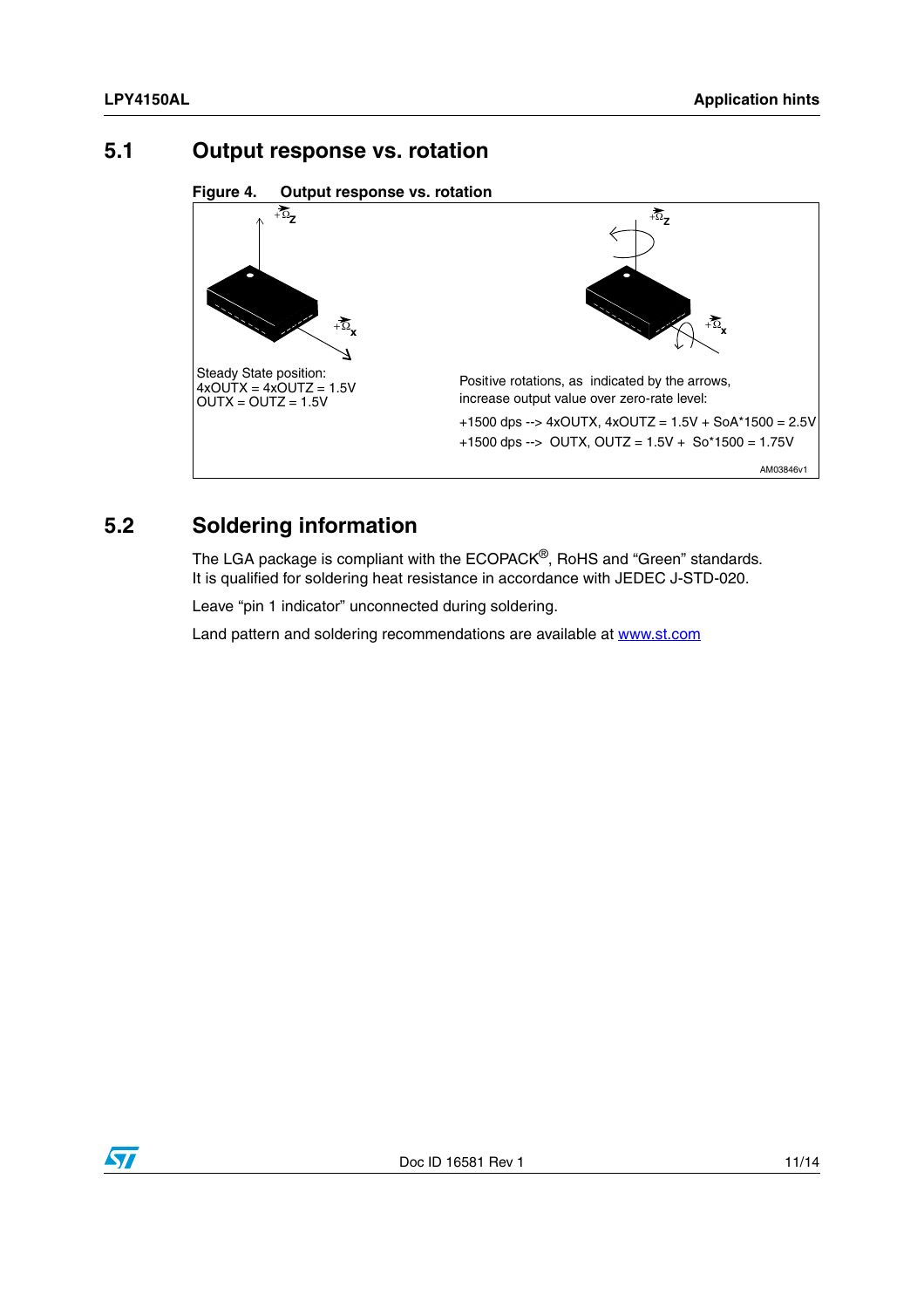### <span id="page-11-0"></span>**6 Package information**

In order to meet environmental requirements, ST offers these devices in different grades of ECOPACK® packages, depending on their level of environmental compliance. ECOPACK® specifications, grade definitions and product status are available at: www.st.com. ECOPACK is an ST trademark.



#### **Figure 5. LGA-28: mechanical data and package dimensions**



12/14 Doc ID 16581 Rev 1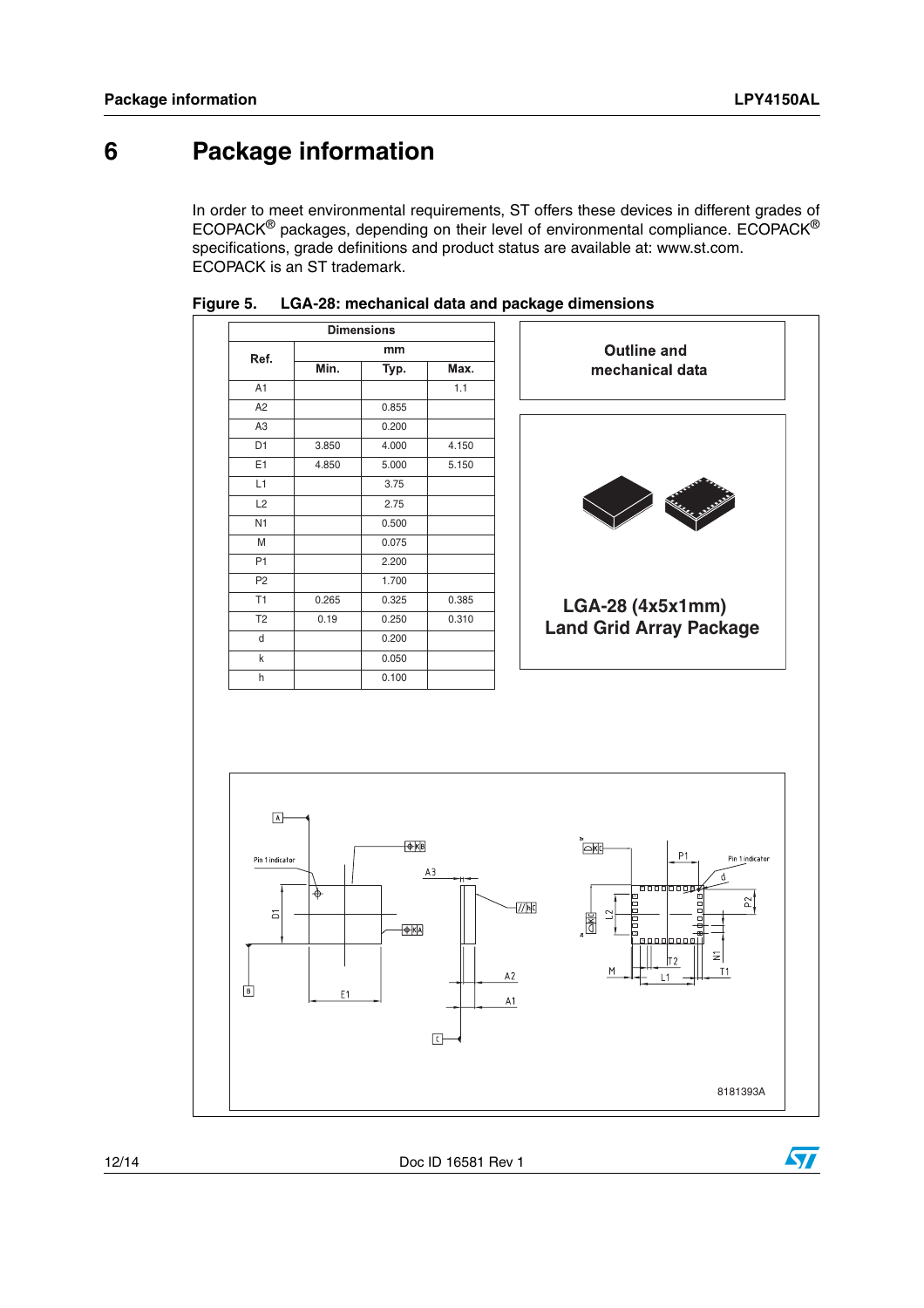## <span id="page-12-0"></span>**7 Revision history**

#### Table 7. **Document revision history**

| Date        | <b>Revision</b> | <b>Changes</b>  |
|-------------|-----------------|-----------------|
| 29-Oct-2009 |                 | Initial release |